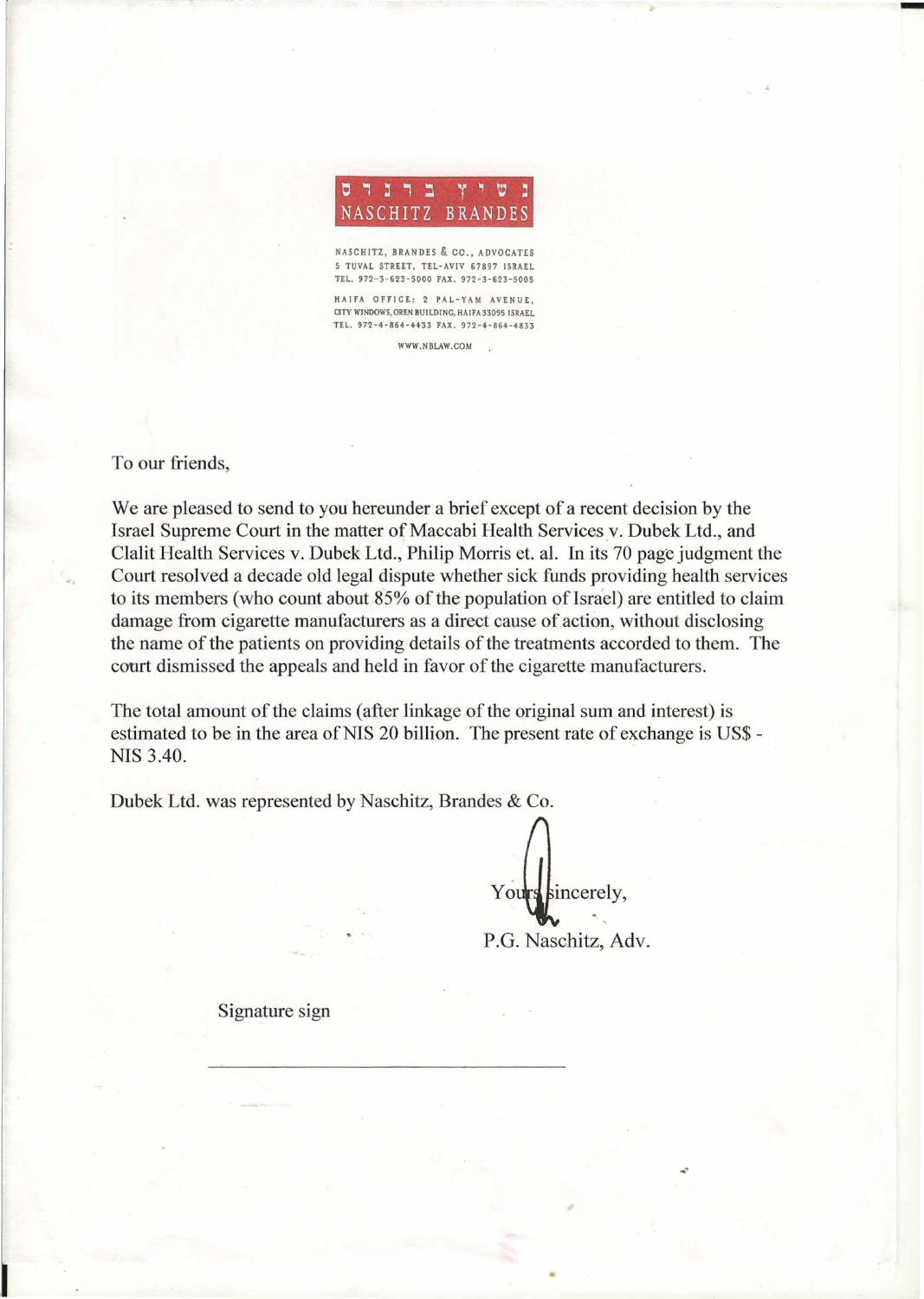Tel-Aviv, July 17 2011

Israel Supreme Court rejects clams by Health Funds against tobacco manufacturers.

## 1. The lawsuits

In 1998 Maccabi Health Services ("Maccabi") filed a lawsuit against Dubek and Mr. Zorach Gehl, personally, in which it petitioned for a declaratory judgment stating that Dubek must compensate it for the costs that it expended in providing health services to its members who became ill from smoking cigarettes that were produced, imported or marketed by it. The costs which Maccabi asked for a declaration of the duty to compensate was NIS 233,000,000 annually for the seven years that preceded the lawsuit (a total of:  $NIS$  1,631,000,000) at its value on the date of the filing of the lawsuit (1998) and compensation in the same amount from the date of the filing of the lawsuit onward.

Clalit Health Services ("Clalit") filed a lawsuit against Dubek, and a number of foreign cigarette makers, for the amount of NIS 7,600,000,000 (at the value at the time of the filing of the lawsuit in 1998 as compensation for money to be paid by the cigarette companies for the costs of treatment that it invested in the treatment, prevention and therapy of bodily damages that were incurred by the company due to smoking related illnesses between the years of  $1998 - 1990$  as well as compensatory penalties and a declaratory relief stating that the cigarette companies were jointly and severally responsible for all the damages that would be incurred by Clalit in the future for the damages to the company due to cigarette related illnesses, as well as a restraining order and a mandatory injunction prohibiting the adding of dangerous substances to cigarettes, the halt of the marketing of cigarettes containing harmful substances and other similar relief. The amounts of the lawsuits in their current value, equal, at a careful estimate over NIS 20 billion. Our office petitioned, in 1998, the dismissal in limine of the Maccabi lawsuit where the central arguments were: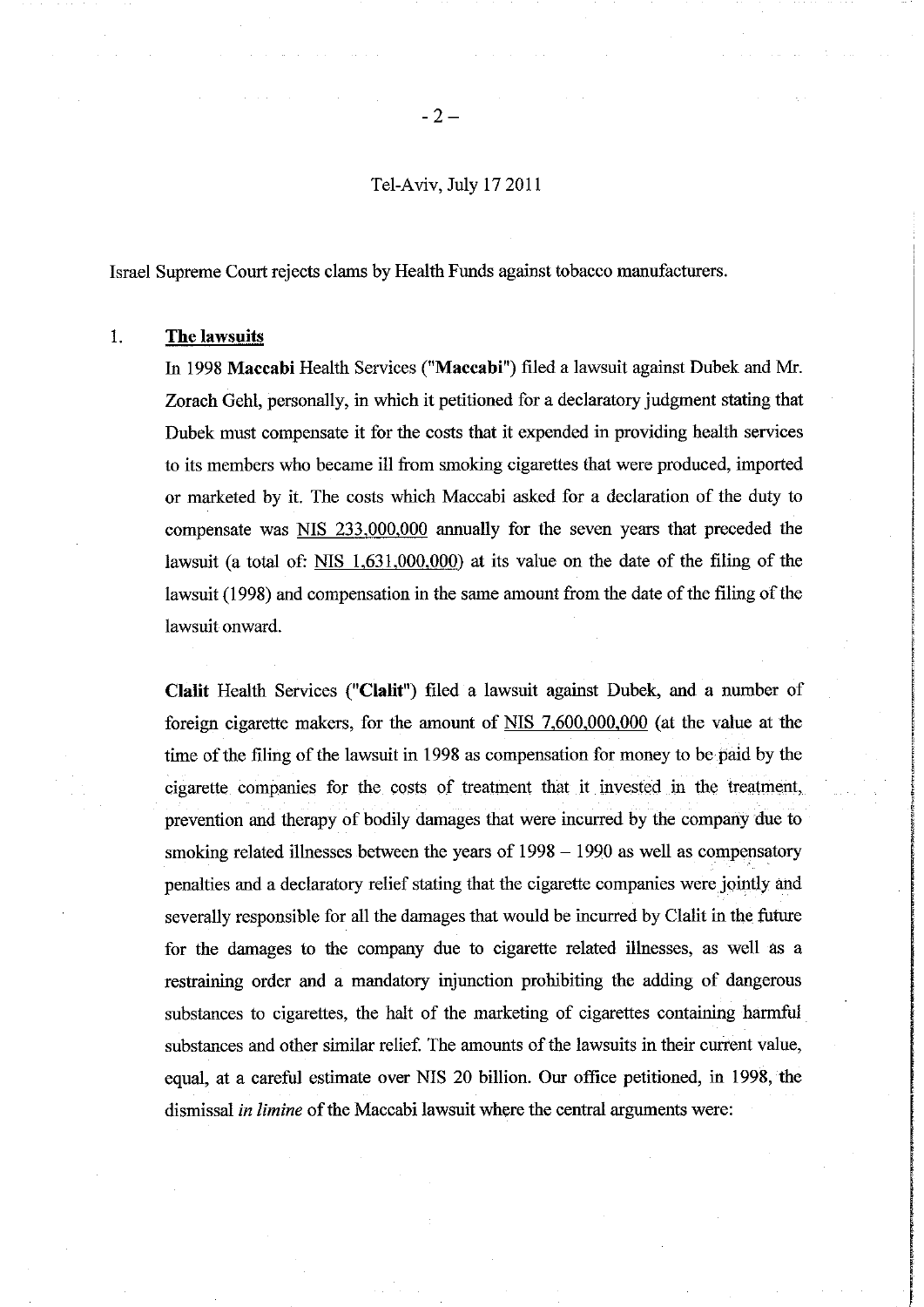- $\mathbf{A}$ A health fund like Maccabi cannot file an action for the treatment of injuries of members of the fund in its own name without specifying the names of all the members of the fund who received the alleged treatment and to disclose all of their medical records;
- $B)$ A "mass" action of this type, where the individual members of the fund are not parties to the case, violates the rights of the defendant (Dubek) since it has no way of investigating each and every case substantively to determine if the reason for the alleged illnesses are related to smoking, or if there were other factors, such as genetic factors, contributory negligence, awareness and willingly assuming a risk, etc, that were involved - where the manner in which the "collective" lawsuit was filed prevented Dubek from being able to properly defend itself.
- $\mathcal{C}$ Furthermore, it was argued that all of the smokers smoke while aware of the risks they were taking, and by such their behavior constitutes a voluntary assumption of a risk and a high degree of contributory negligence, and further that smoking is one of the corollaries of modern society which is available to everyone such as other hazardous products and substances such as unsaturated fats, cheeses, eggs, alcohol, etc.

## 2. **Ruling in Maccabi and Clalit cases**

The District Court (the late Judge Adi Azar) accepted the arguments in their entirety and dismissed the case in limine on 15.9.99.

In contrast, all the defendants in the Clalit case also asked for a dismissal in limine. In a hearing held on 16.2.04 Judge Yosef Shapira of the Jerusalem District Court dismissed the petition and held that the case cannot be dismissed in limine without first hearing evidence.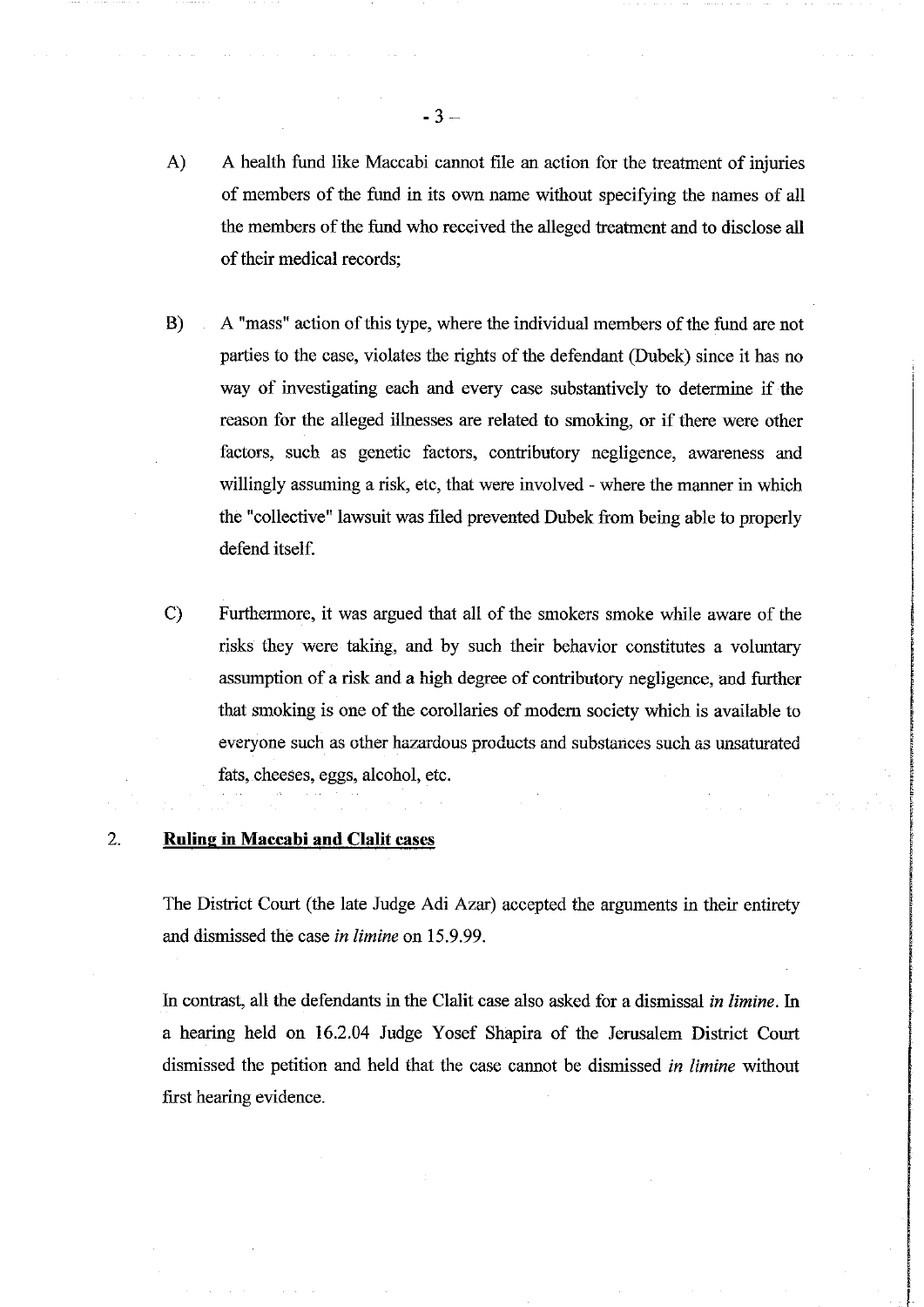Maccabi appealed the ruling to the Supreme Court, and Dubek and the cigarette companies asked for leave to appeal the decision. The appeal and the motion for leave to appeal were consolidated in a hearing before the Supreme Court, and a hearing was held in which detailed arguments were submitted by all the parties. The oral hearing was held before a panel of Justices consisting of Ayala Proceacia, Miram Naor and Esther Hayut. The ruling on the appeal was issued on the last day on which Justice Ayala Proceacia was able to sign the ruling before leaving for retirement.

#### 3. The arguments in the appeal in the Supreme Court

The main argument of Maccabi and Clalit was that the cigarette companies, in coordination with each other, are causing mass addiction of wide segments of the population including members of the health funds. According to the argument, the companies actions are designed to mislead the public and conceal information regarding the risks inherent in smoking cigarettes, by breaching the duty of disclosure to which they are obliged by law; and for this reason, so it was argued, the liability of the cigarette companies to the victims is joint and severable. Smoking causes serious physical damage to smoking addicts and the costs involved in treating and preventing those diseases – according to the argument, give the health funds a direct cause of action under tort law; as well as an action according to section 22 of the National Health Law. According to the argument, this cause of action is a direct action and not a subrogation claim. Therefore, according to allegations made by the health funds, the cigarette manufacturers do not have any defenses which might have been available to them against individual plaintiffs, such as contributory negligence and voluntary risk taking.

# 4. The decision on the appeal

In the very detailed ruling, spread out over 70 pages, issued unanimously, the Supreme Court adopted all of our arguments and dismissed all of the claims that were raised by the health funds and held: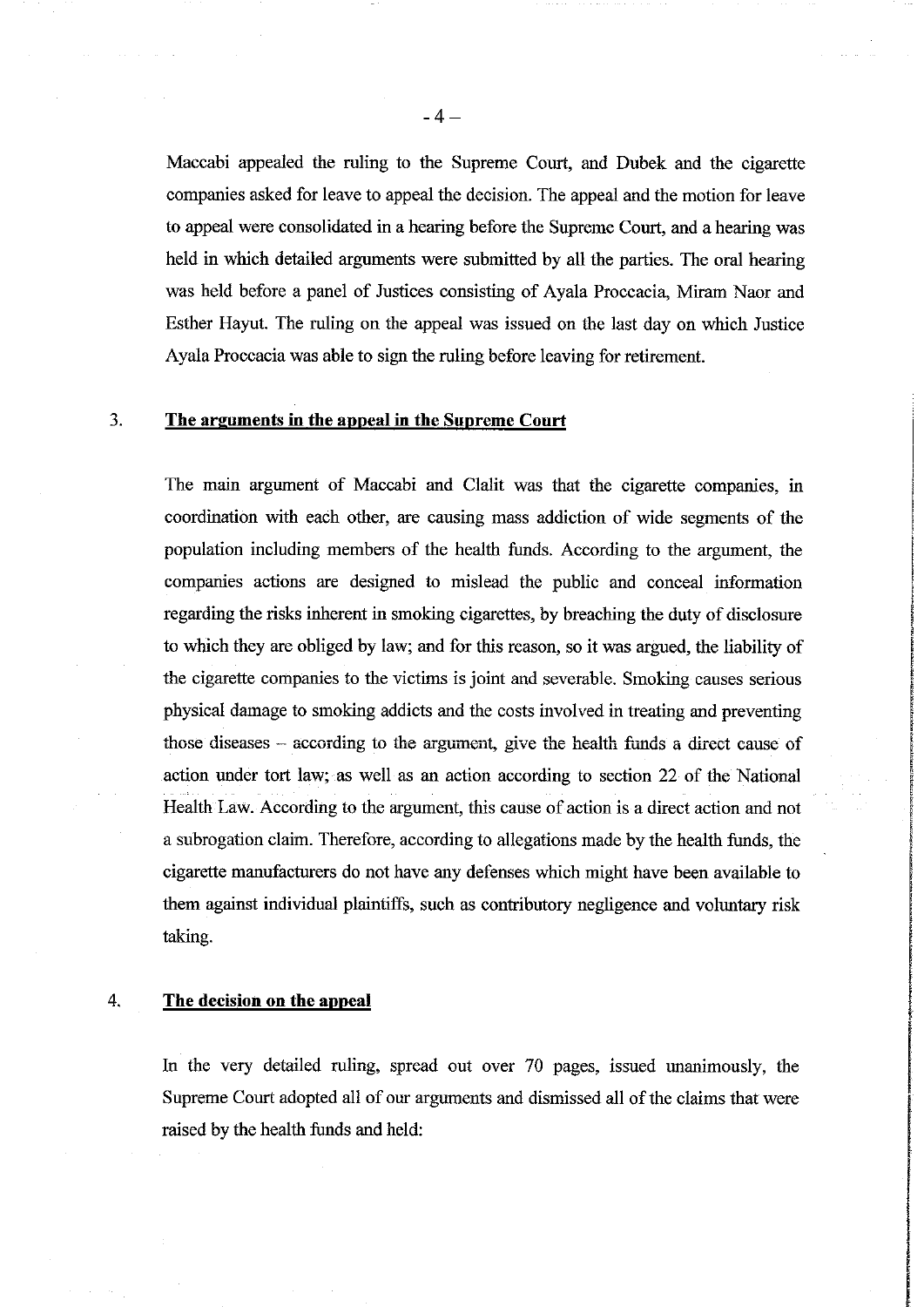- A) The statements of claim on their face do not show a cause of action since even if the plaintiffs could prove all of their allegations they did not have a legal basis for the claim since the health funds do not have a direct right of action or any legal or factual standing to sue the cigarette companies.
- $B)$ In light of the tremendous efforts and means that the parties invested in the preliminary proceedings in the District Courts it would not be proper to prevent a decision by the Supreme Court and return the deliberations to the District Court. For this purpose the Supreme Court acted out of the assumption that it was accepting all the factual assertions made by the health funds, including the fact that the cigarette companies misled the public about the dangers of smoking and that they foresaw that the health funds would need to invest enormous sums for treatment and therapy, and that the cigarette manufacturers, and the activities that they took to promote their sales to the public could cause harm to smokers and to the health funds as secondary victims who are forced to help smokers who are suffering from smoking related illnesses.
- $C)$ The health funds brought statistical data regarding cancer victims showing the degree to which smoking contributed to the outbreak of the disease during specific years; and detailed tables regarding the costs required for treatment and therapy.
- D) As part of the detailed ruling the court also *inter alia* deliberated on the issue – what are the legal issues that arise regarding class damages and the method of dealing with them in comparative law and what are the lessons that could be learned from this within the desired legal framework.
- $E)$ As for the key question whether in light of the provisions of section 22 of the National Health Insurance Law do the health funds have a right to sue, by an independent lawsuit, on the basis of a cause of action that derives from other statutes – the court answered (section 33 of the ruling) that the legislature did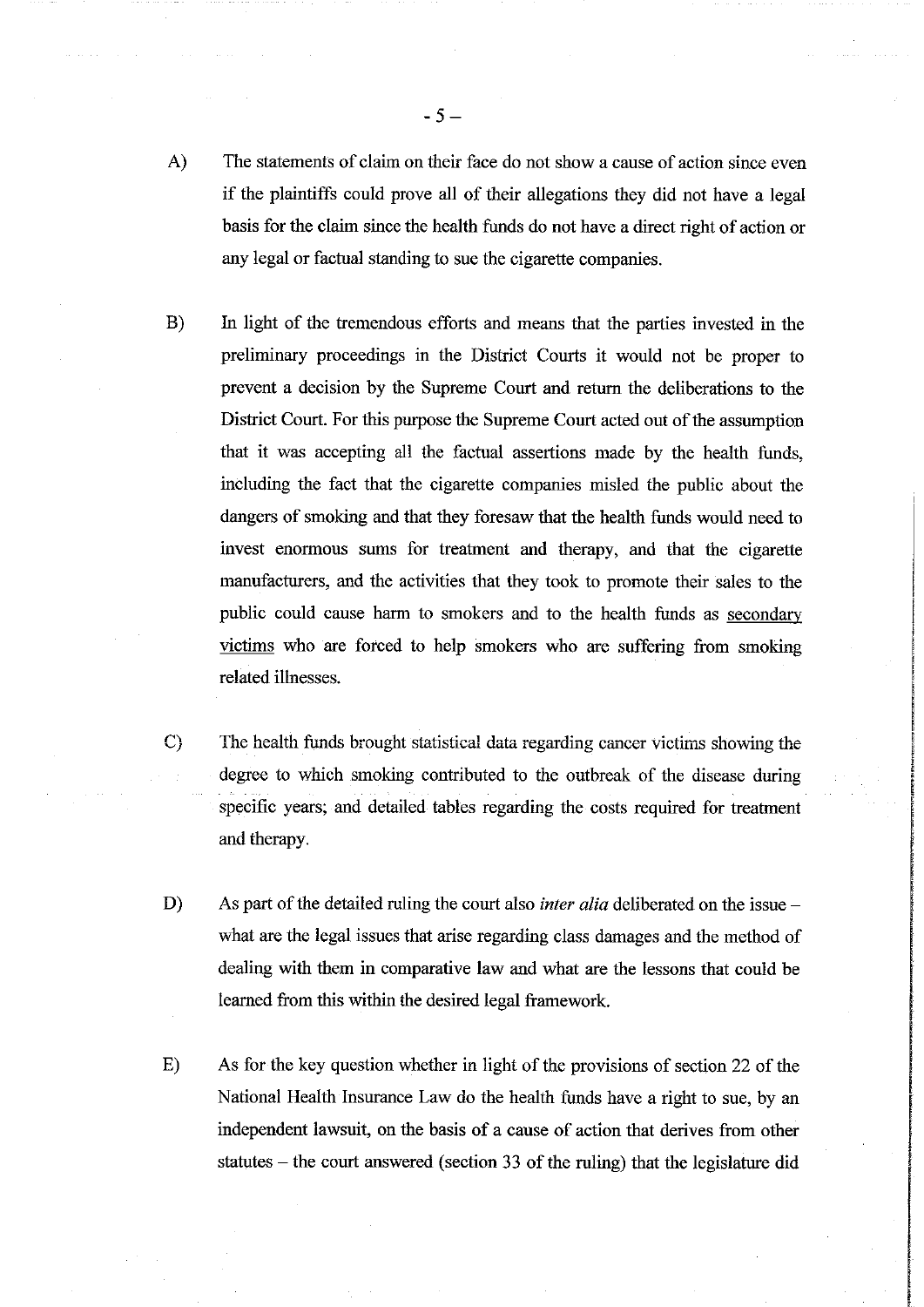not intend to stop the health funds from suing for compensation of their damages. According to other reasons by virtue of the general law, insofar as these rationales are available in terms of their substance.

 $F)$ As part of the answer to this question the court asked itself if the health funds have any tort claims or unjust enrichment claims under the statements of claim. The court analyzed the complaints, both in respect to direct treatment of patients who are members of the funds, as well as "systemic damages" as part of the preventive medical services that are not identified especially with one specific victim (section 35). After a thorough analysis of the issue the court held (section 37) that "from a theoretical standpoint, being that they are the providers of treatment for the damage, the health funds do not fall into the category of a "direct victim" of the wrongs that were allegedly committed by the cigarette companies against smokers. Their damages, which result from the smoking related illnesses of their members, are more within the framework of "circumstantial damage" or "secondary damage" that derives from the harm incurred by the members of the funds who suffer because of smoking cigarettes".

This led to the rule (section 41) that a lawsuit of a benefactor against the person who caused the injury (tortfeasor) for compensation of the help given is stipulated on proving the liability that the tortfeasor has to the victim, by investigating the scope of this liability, and examining the scope of the harm caused to the victim that bears a causal connection to the violation.

 $\mathrm{G}$ Insofar as we are talking about the right of the benefactor for reimbursement, the lawsuit of the benefactor for reimbursement of the benefit is subject to proving the existence of legal liability of the tortfeasor to the victim, and the duty of the tortfeasor to compensate the victim for the damage caused to him due to a violation of said liability, within the boundaries of the benefit that was given. Therefore the threshold needed in order to have a cause of action for a lawsuit by the benefactor against the tortfeasor, is the existence of a legal

 $-6-$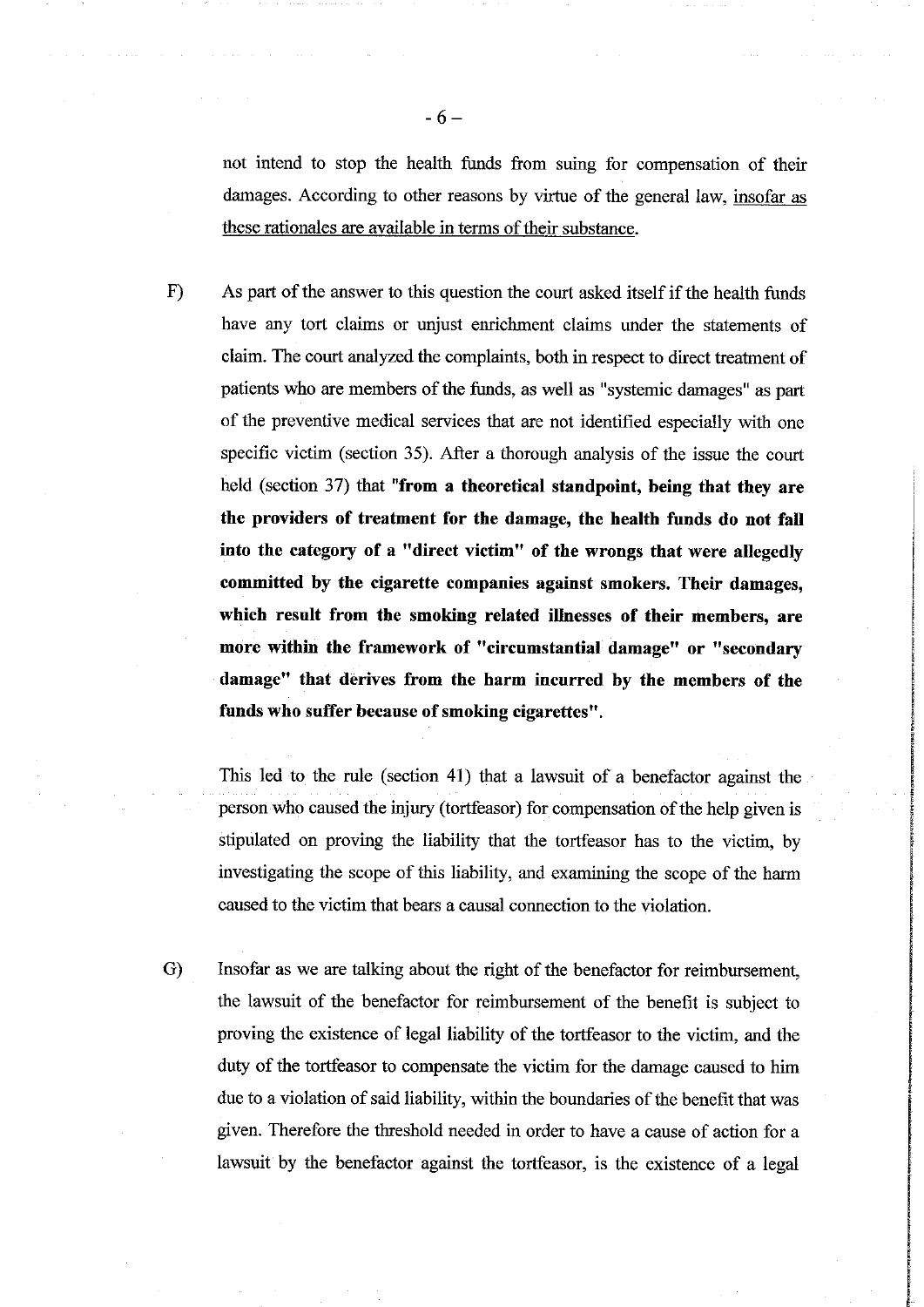liability of the tortfeasor towards the victim in respect to the damage that was treated.

In continuation, the court held that a fundamental principle in tort law is enabling a defendant to assert defenses against the victim (section 45) that would exempt it from liability or would minimize its scope. These defenses are available to the "tortfeasor" also against the benefactor.

The court (section 50) so summarized:

"The lawsuit of the benefactor against the tortfeasor is stipulated, therefore, as a rule, on proof of the legal liability that the tortfeasor has to the victim, on proof of the violation of such liability, and on proof of the damage caused as a result of the breach. In this context, the tortfeasor may raise defenses that it has against the victim, both as to the issue of liability and to the issue of the scope of the damage".

- $H$ Issue of direct liability. The court held that "there is no doubt that there is a conceptual and concrete duty of care that the cigarette companies have to the direct victims of smoking", subject to various defenses that the tortfeasors can assert against the victims (section 52). However, the issue that is raised is whether this liability exists also towards "distant parties, such as those who are healing the harm incurred by the smoking public? The court answers this question (section 54) by stating that "due to the lack of sufficient proximity there is no direct duty of care by the cigarette companies to the health funds as the benefactors of the harm".
- $I$ The court noted (section 59) that the statements of claim are lacking any reference of the liability of the cigarette companies to the individual victims; therefore, the compensation requested for treating the damage bears no connection to the specific damage that was caused by the companies, while this data is essential for defining the correct scope of the lawsuits for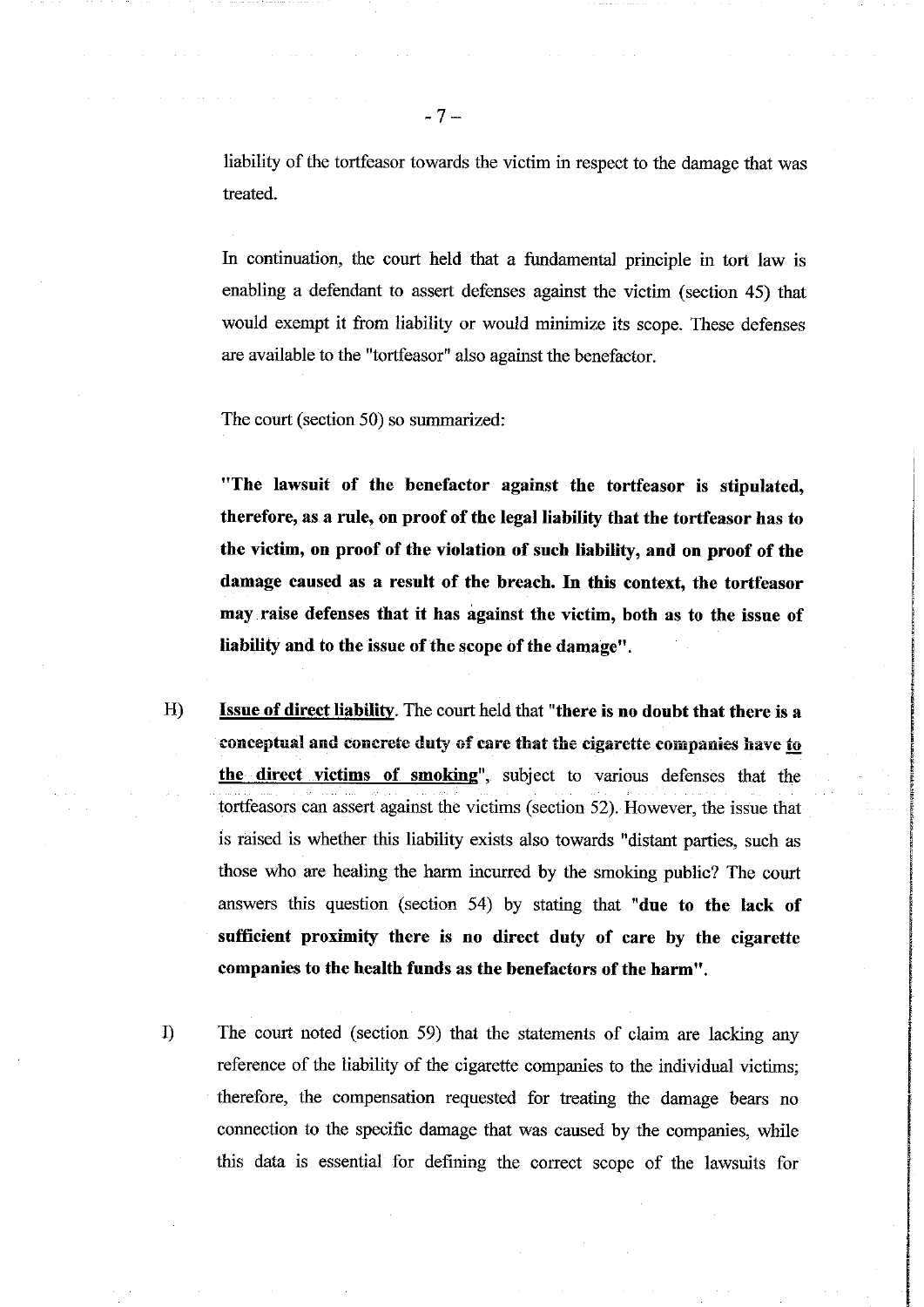compensation of the benefactors. Therefore "the health fund lawsuits lack essential components required in order to ground them".

- $J)$ For the purpose of the liability under section 22 of the National Health Insurance Law the court (section 60) stated that the relief that is available to the health funds is basically a subrogation claim and that "indemnification claims based on section 22 are conditioned on the existence of the legal responsibility of the tortfeasor towards the victim and the scope of this liability". The meaning is that the defense claims that the tortfeasor has against the victim serves him as well against the benefactor". This rule in fact comes from the road accident compensation law, but the court held that "there is a clear connection between the standing of the benefactor under the physical injury compensation law and that of the benefactor under section 22 of the National Health Insurance Law".
- $K$ The final outcome (section 66) is that "the outcome is that according to practical law, both lawsuits of the health funds must be dismissed in *limine* due to the lack of a cause of action".

In continuation in the chapter "desirable  $law - a$  look to the future" Justice Proceacia discusses the need for "upgrading the existing legal molds and creating new legal molds" in order to deal with mass damages where it is hard to pinpoint the exact persons responsible and the causal connection such as victims of smoking, asbestos, climate change, etc. For this purpose the court recommended statutory intervention in order to achieve the objectives of the tort laws regarding administration of justice on the one hand and preventing disproportionate harm by the ability to prevent and minimize the damage (section 70) on the other. The court stated (section 74) that "these are clear questions of statutory policy, that are best left to the broad perspective of the legislature and a comprehensive resolution by it". And that (section 85) "the dilemma cannot be resolved by judicial means without the intervention of the legislature", and that (section 86) "due to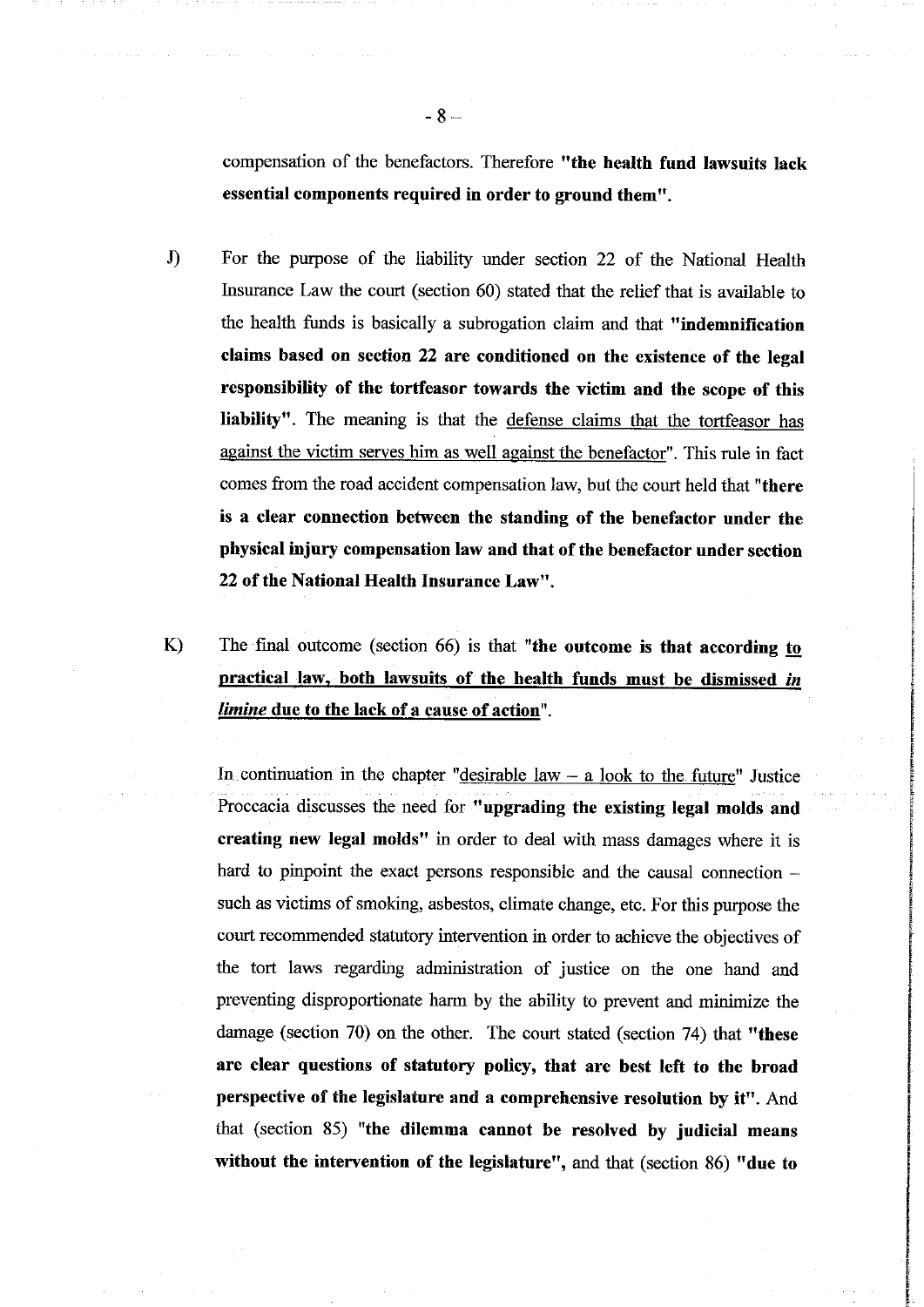its importance, it is important to give this topic the priority it deserves in the legislative arena".

 $L)$ Justice Miram Naor (who is a candidate to serve as the next President of the Supreme Court, unless the judicial appointment committee ignores the practice of appointing the President of the Supreme Court on the basis of seniority) joined the ruling by Judge Proccacia while stating that part of the grounds for the health fund lawsuits are proper but the method for submitting them did not meet the criteria set by law said (section 7 of her ruling) that even a class action cannot be filed in smoking cases:

"The class action is not available for the victims, in this case victims of smoking". After the filing of these lawsuits the Class Action Law 5766 -2006 was enacted which provides a closed list of issues which could be dealt with in the context of a class action. As a rule, physical injuries are not among them". Nonetheless there are exceptions to this rule, such as class actions for environmental hazards, and in specific circumstances – under the Consumer Protection Law, even these exceptions are rejected in respect to the issue of smoking. The court recalled that when lawsuits involving smoking were first initiated, a collective lawsuit was filed, in Weisberg<sup>1</sup> and the District Court allowed this procedural method; a motion for leave to appeal the decision of the District Court was dismissed, and at the end a settlement was reached with the plaintiffs, whose names were listed, which left a narrow opening for the possibility of adding other plaintiffs. Even in respect to these additional plaintiffs, it appears, there is no longer any option to reinstitute this proceeding.

M) Further in respect to reinstituting the proceeding in other ways Judge Naor implied that "the plaintiffs must make a new evaluation and decide themselves how to proceed... the dismissal of the actions as drafted does not in my opinion constitute a shutting of the doors. The plaintiffs should

<sup>&</sup>lt;sup>1</sup> Motion for leave to appeal 2291/99 Dubek v. Weisberg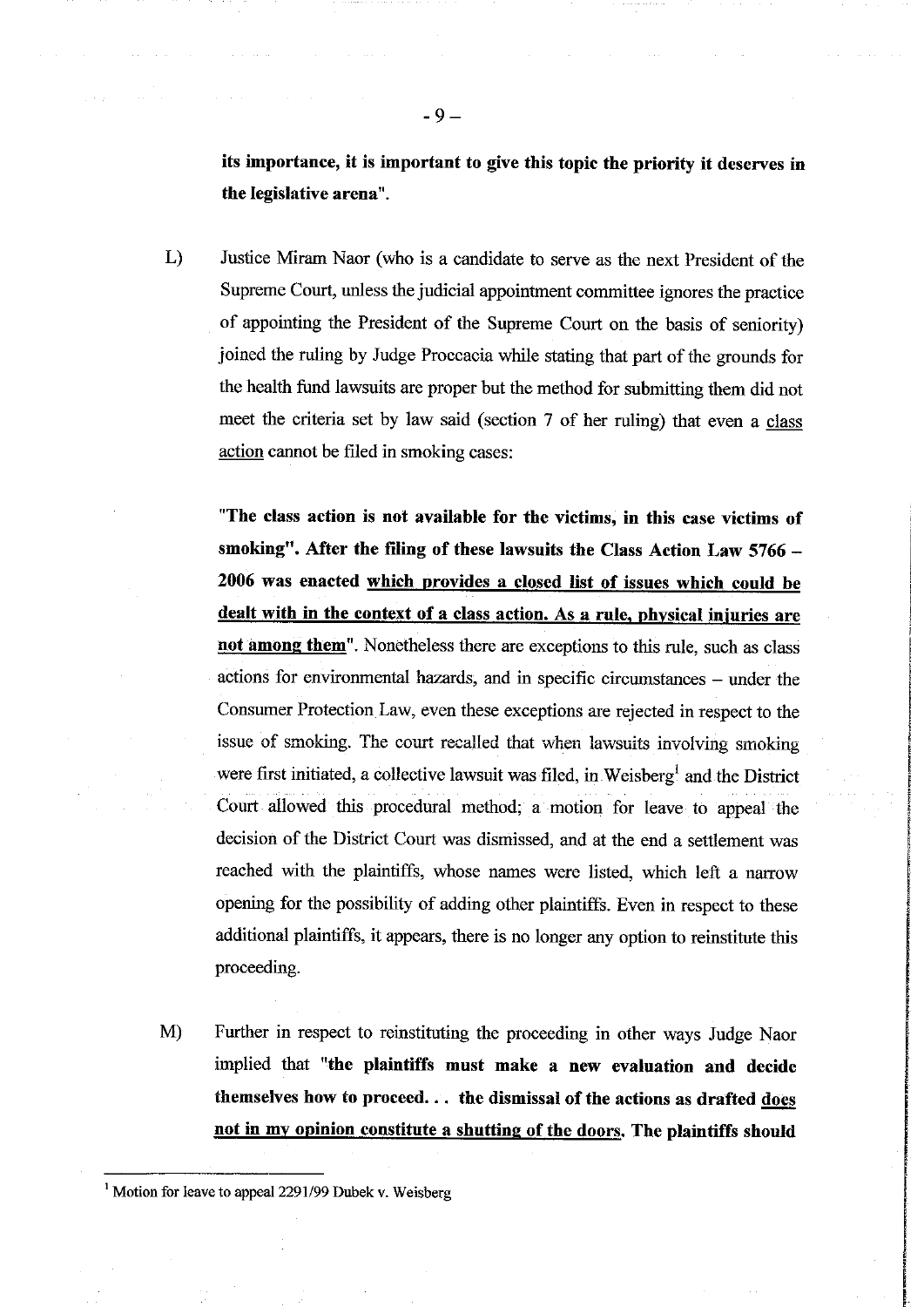act in their judgment, should weigh the risks and chances, as they did in the present case... the plaintiffs wanted to take an impossible shortcut, a shortcut that violated the rights of the defendants to raise defense claims such as voluntary risk taking or contributory negligence".

N) Justice Naor also joined the holding that there is no possibility, under the present state of law, to file a class action for personal injuries (section 15 of the ruling).

# 4. **Summary and conclusions**

This is a ruling with unrivaled widespread and precedent setting implications and rightfully the ruling is described as the most important ruling handed down in the laws of personal injury for a long time. The ruling has far reaching implications not only in the field of torts but also in the rules of civil procedure and law of evidence, public law and jurisprudence. There is no doubt that the ruling will serve as a cornerstone for many rulings in the future. The many fundamental issues dealt with in the ruling are that a subrogation claim cannot be made for sums that were expended by any bodies (and not just health funds) helping repair the injuries of others, as a direct lawsuit, or without giving all of the details of the beneficiaries or without allowing the defendants to raise defenses that are available to them if the action would have been filed by each and every one of the beneficiaries; such as contributory negligence, voluntary assuming of the risk, genetics, and expiration of statute of limitations. The Supreme Court accepted each of the arguments that we raised both before the District Courts (Tel Aviv and Jerusalem) and before the Supreme Court.

#### 5. **The Future**

The court hinted very broadly, and even more so, that the legislature must consider a statutory amendment of the situation and it can be assumed that the legislature will in fact do so, whether as governmental bill or as a private proposed law. It can also be assumed that social pressure will contribute towards this cause. However it cannot be